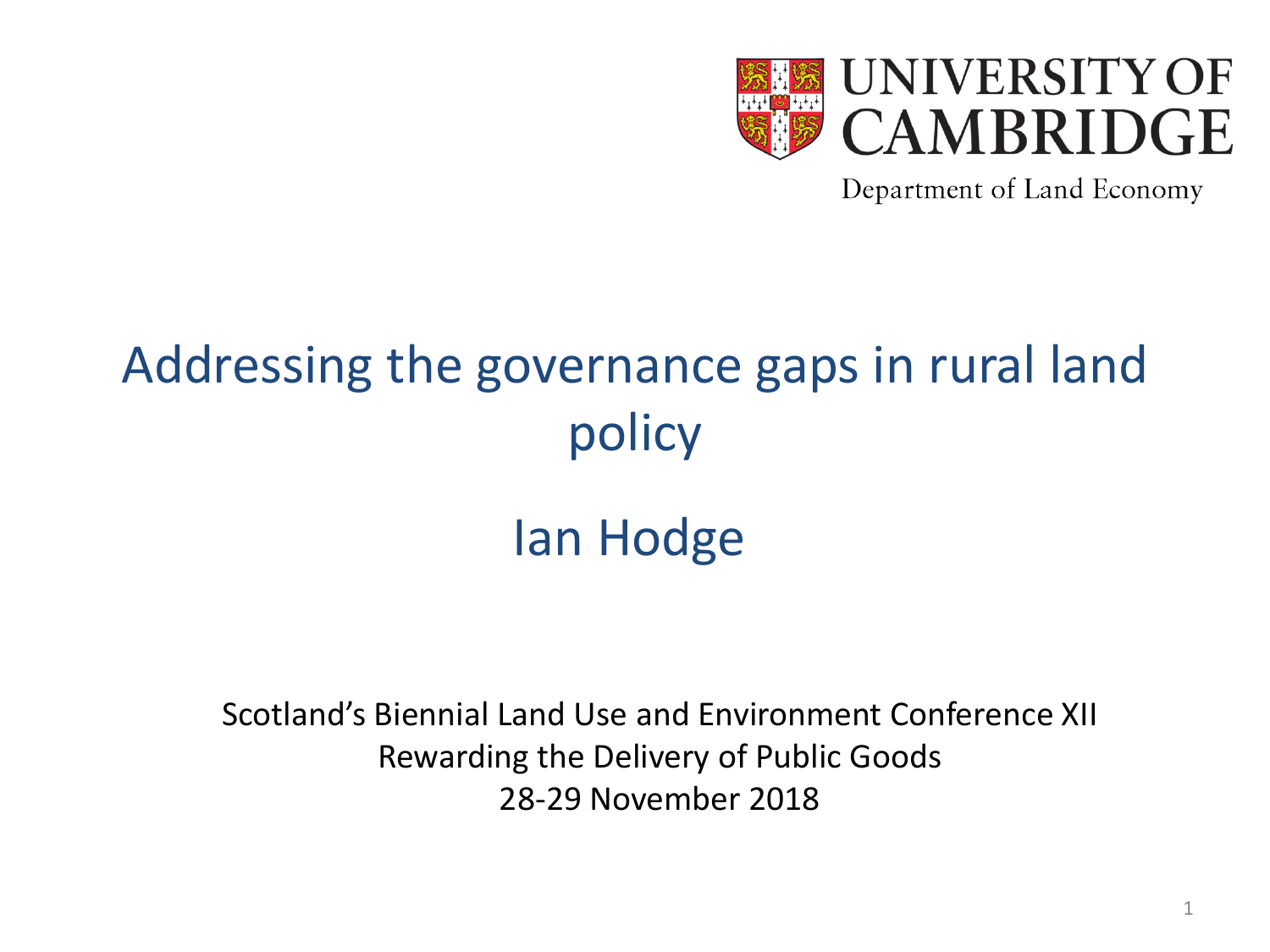### Addressing the governance gaps in rural land policy

- Ambition: Current policy proposals in England
- Unaddressed questions: spatial allocation and integration
- Governance of social-ecological systems
	- Setting a baseline
	- An architecture for governance structures
	- Finding a price
	- Adaptive governance
	- Longer term approaches: securing investments, promoting financial discipline
- Implications and further work
- **Conclusions**

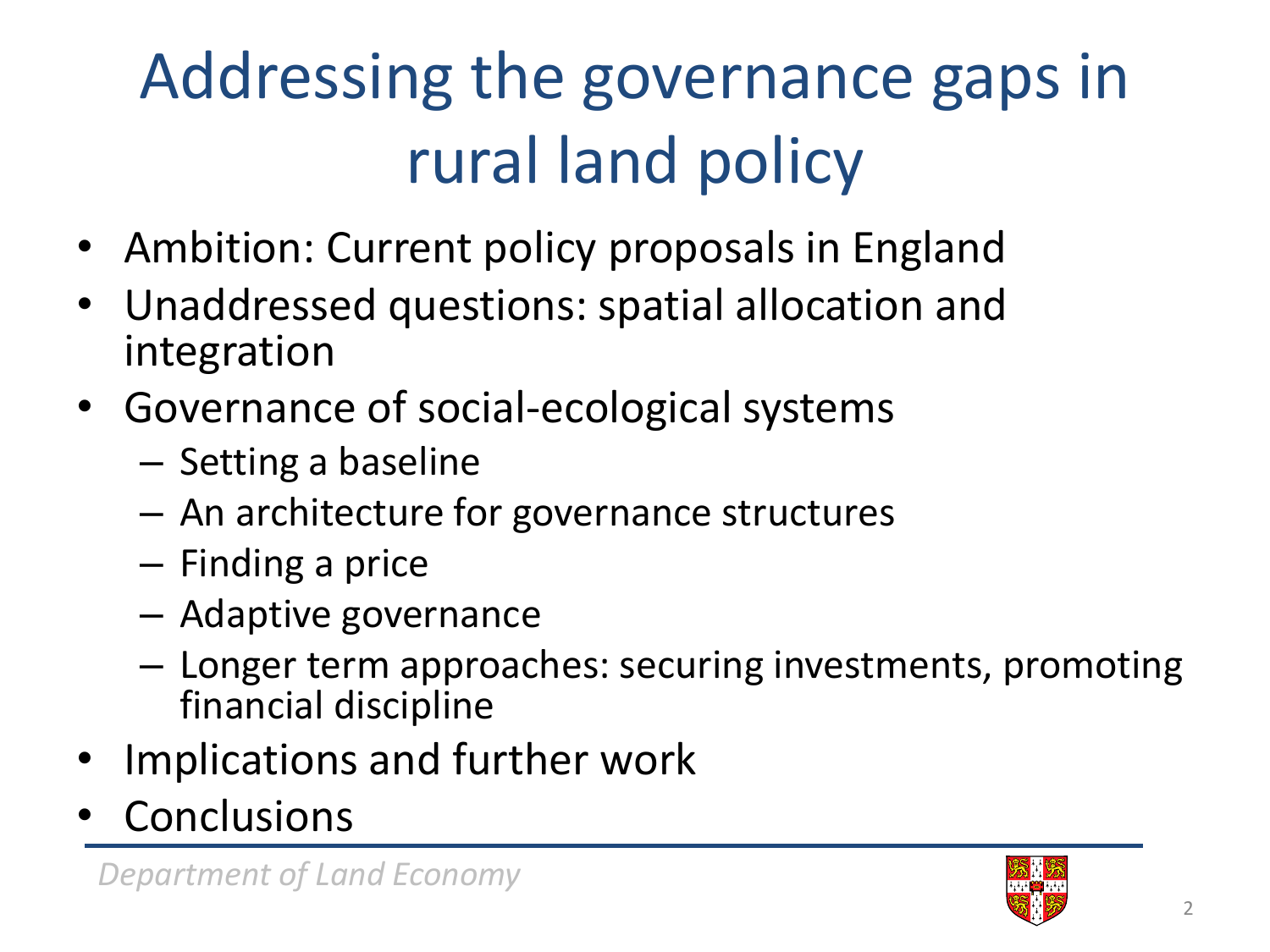## Ambition in 25 Year Plan

- *We will work with all parts of society and all sectors of the economy as we implement the 25 Year Environment Plan to leave the environment in a better state than we found it. (p.22)*
- *We will achieve a growing and resilient network of land, water and sea that is richer in plants and wildlife (p.26)*
- *UN Sustainable Development Goal 15, … calls on us to 'recover sustainable use of terrestrial ecosystems, halt and reverse land degradation and halt biodiversity loss. (p.57)*



A Green Future: Our 25 Year Plan to Improve the Environment



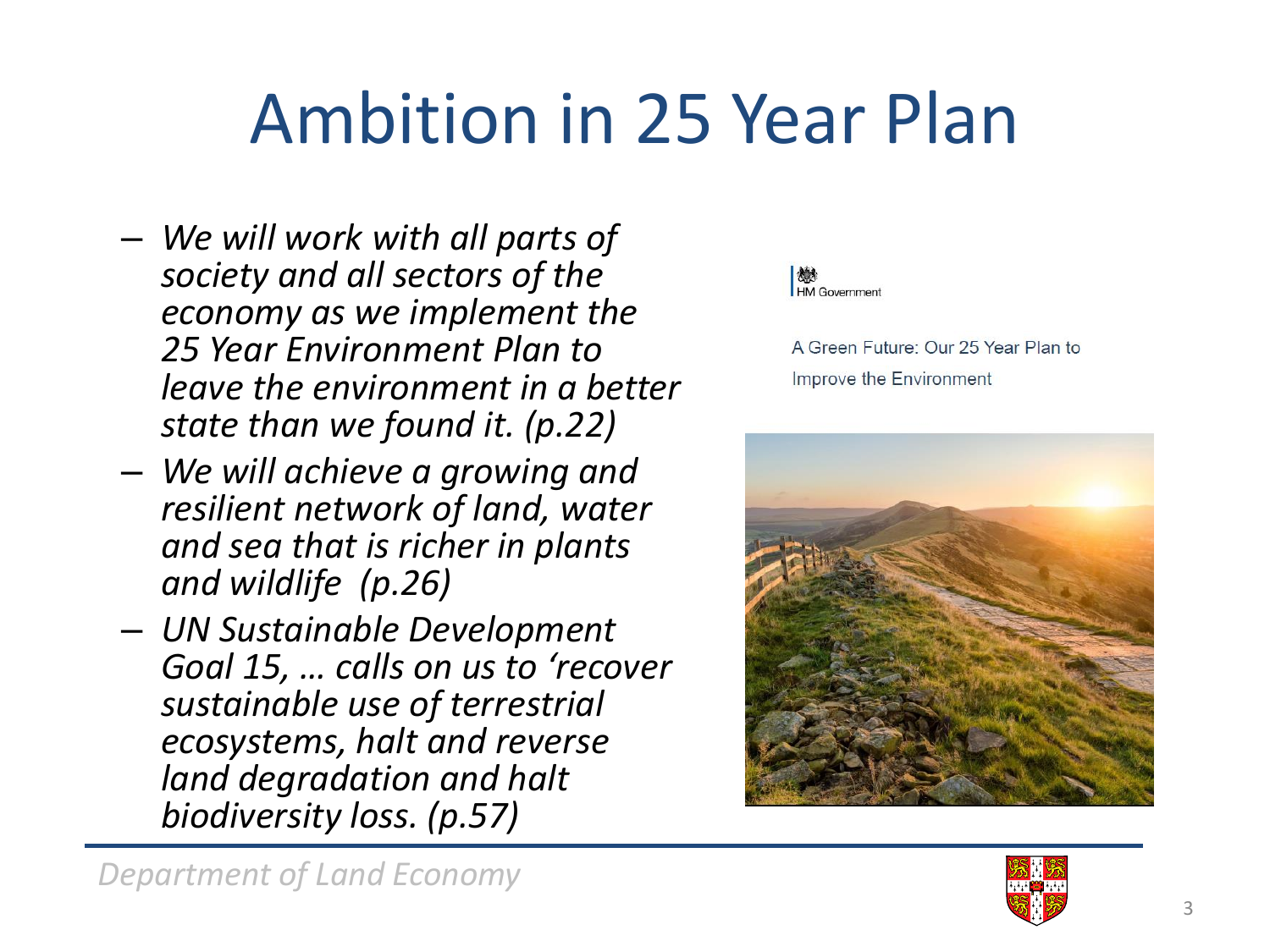#### Some 25 Year Environment Plan targets

#### **Thriving plants and wildlife**

- We will achieve a growing and resilient network of land, water and sea that is richer in plants and wildlife. On land and in freshwaters, we will do this by:
	- restoring 75% of our one million hectares of terrestrial and freshwater protected sites to favourable condition, securing their wildlife value for the long term
	- creating or restoring 500,000 hectares of wildlife-rich habitat outside the protected site network
	- taking action to recover threatened, iconic or economically important species of animals, plants and fungi
	- increasing woodland in England in line with our aspiration of 12% cover by 2060: this would involve planting 180,000 hectares by end of 2042

#### **Enhancing beauty, heritage and engagement with the natural environment**

- We will conserve and enhance the beauty of our natural environment, and make sure it can be enjoyed, used by and cared for by everyone. We will do this by:
	- safeguarding and enhancing the beauty of our natural scenery and improving its environmental value while being sensitive to considerations of its heritage.
	- making sure that there are high quality, accessible, natural spaces close to where people live and work, particularly in urban areas, and encouraging more people to spend time in them to benefit their health and wellbeing
	- focusing on increasing action to improve the environment from all sectors of society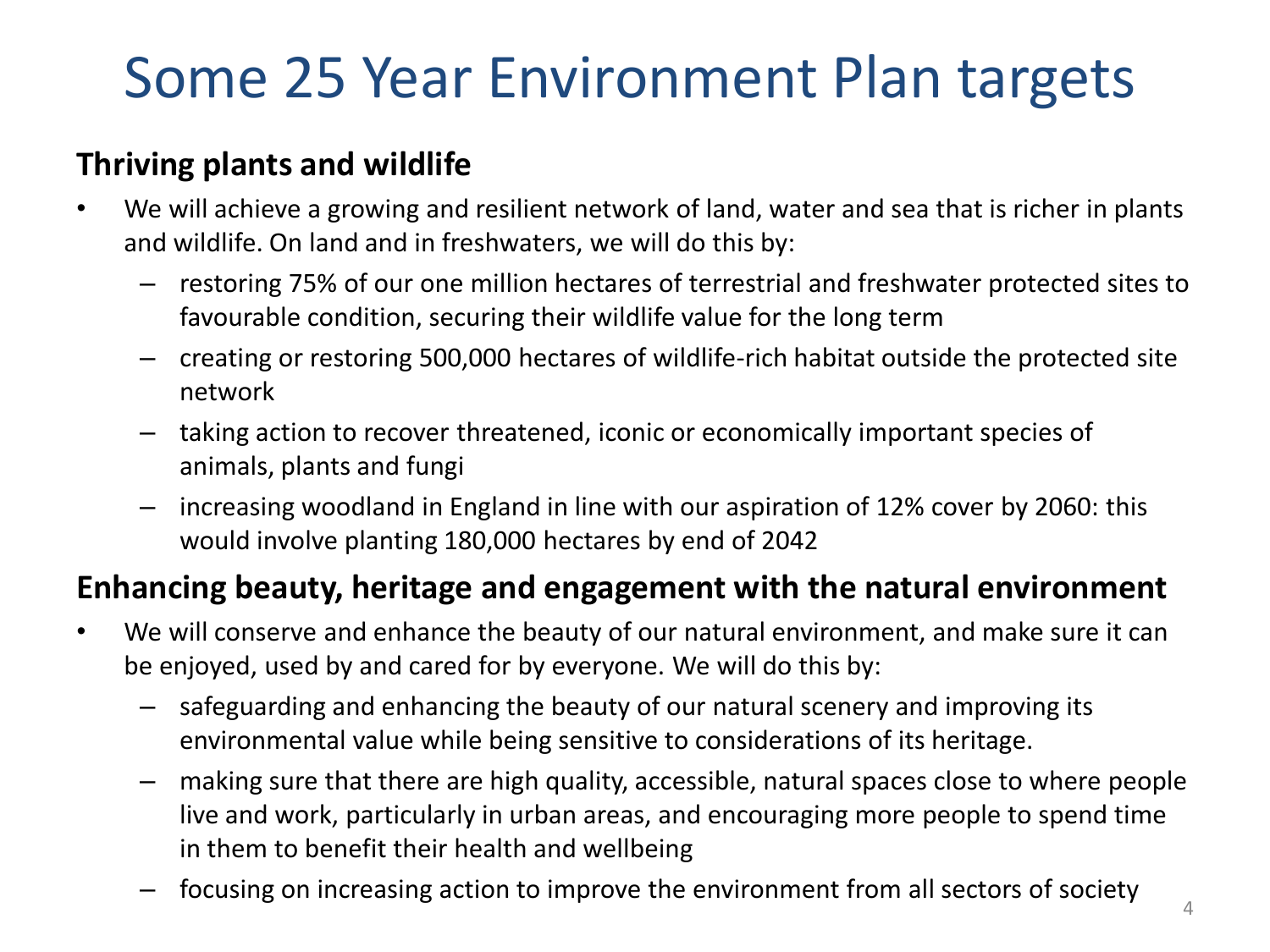#### How is the 25 Year Plan to be implemented?

- Spatial distribution of interventions
- Adaptation to local circumstances
- Representation of stakeholder values
- Promoting value for money
- Integration across different ecosystem services
- Security and stability for investment over time
- Reassessment of objectives over time

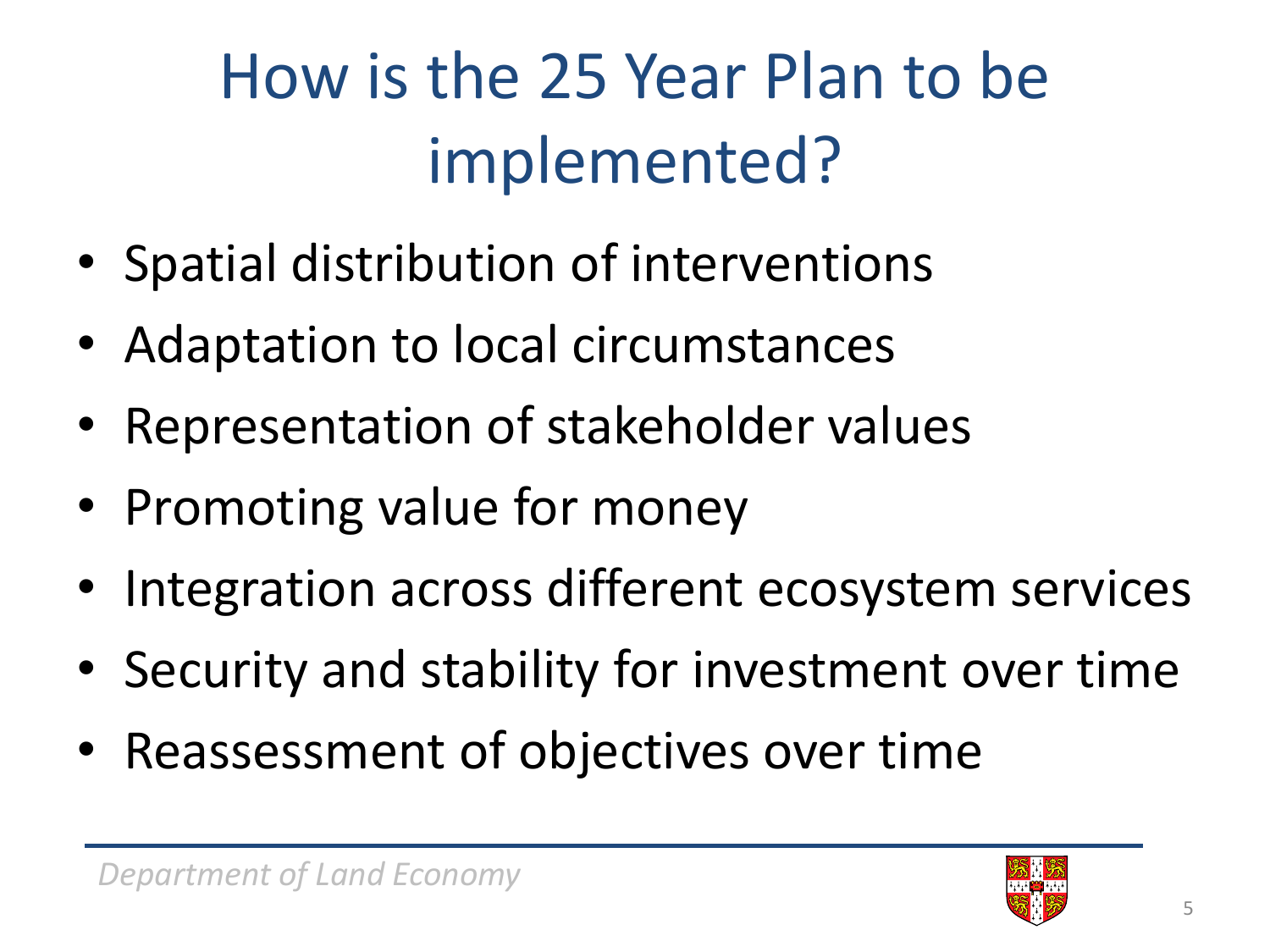## Components of governance

- 1. Setting a baseline
- 2. Priorities for places: an architecture of governance
- 3. Finding a price
- 4. Adaptive governance of social-ecological systems
- 5. Securing investments in capitals in the longer term
- 6. Reconciling financial discipline and long term governance

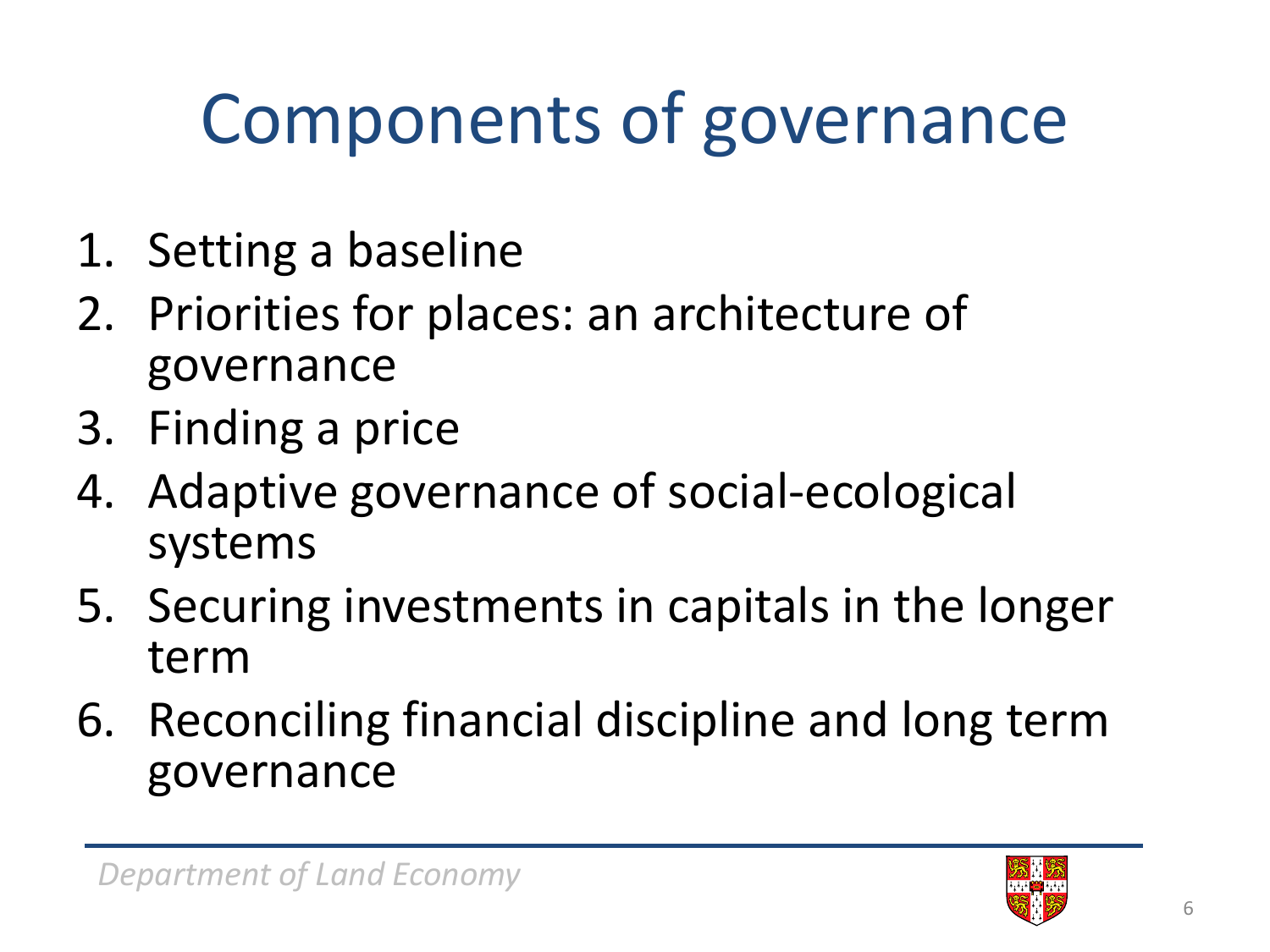# 1. Setting a baseline

- Loss of cross-compliance leverage
- Shifting judgements on 'good stewardship'
- Historic shifts: SSSIs & water quality
- Future challenges: GHG emissions and carbon in soils
- Present opportunity:

*Are 'public goods' really 'private goods'? Are 'pubic goods' really avoided 'bads'?*

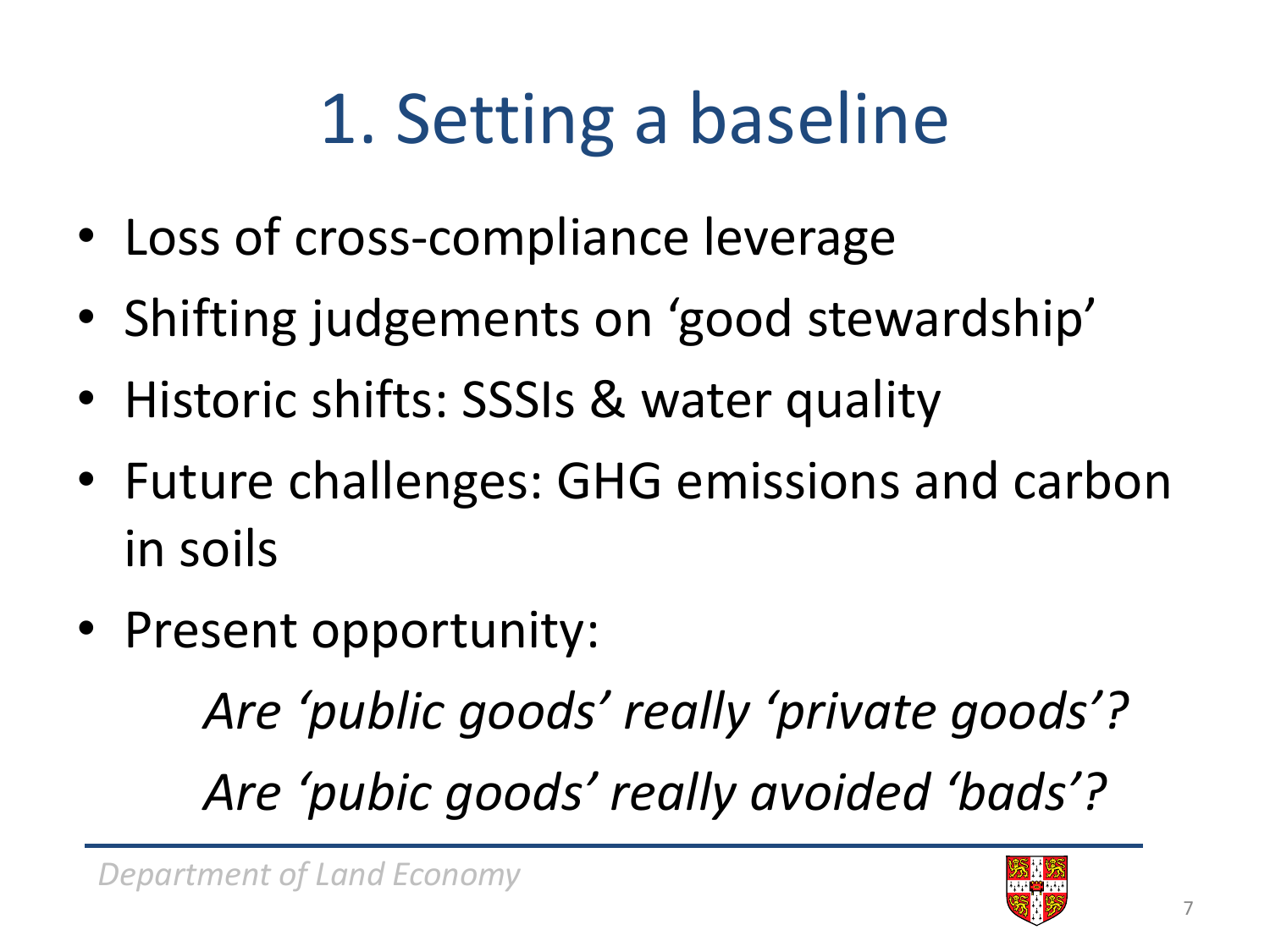## 'Public goods' in 'Health and Harmony'

- 'Could include':
	- Improved soil health
	- Improved water quality
	- Better air quality
	- Increased biodiversity
	- Climate change mitigation
	- Enhanced beauty, heritage and engagement with the natural environment
	- World-class animal welfare
	- High animal health standards
	- Protection of crops, tree, plant and bee health
	- Improved productivity and competitiveness
	- Preserving rural resilience and traditional farming and landscapes in the uplands
	- Public access to the countryside
- But not mentioned:
	- Flood control
	- Food security
	- Rural employment





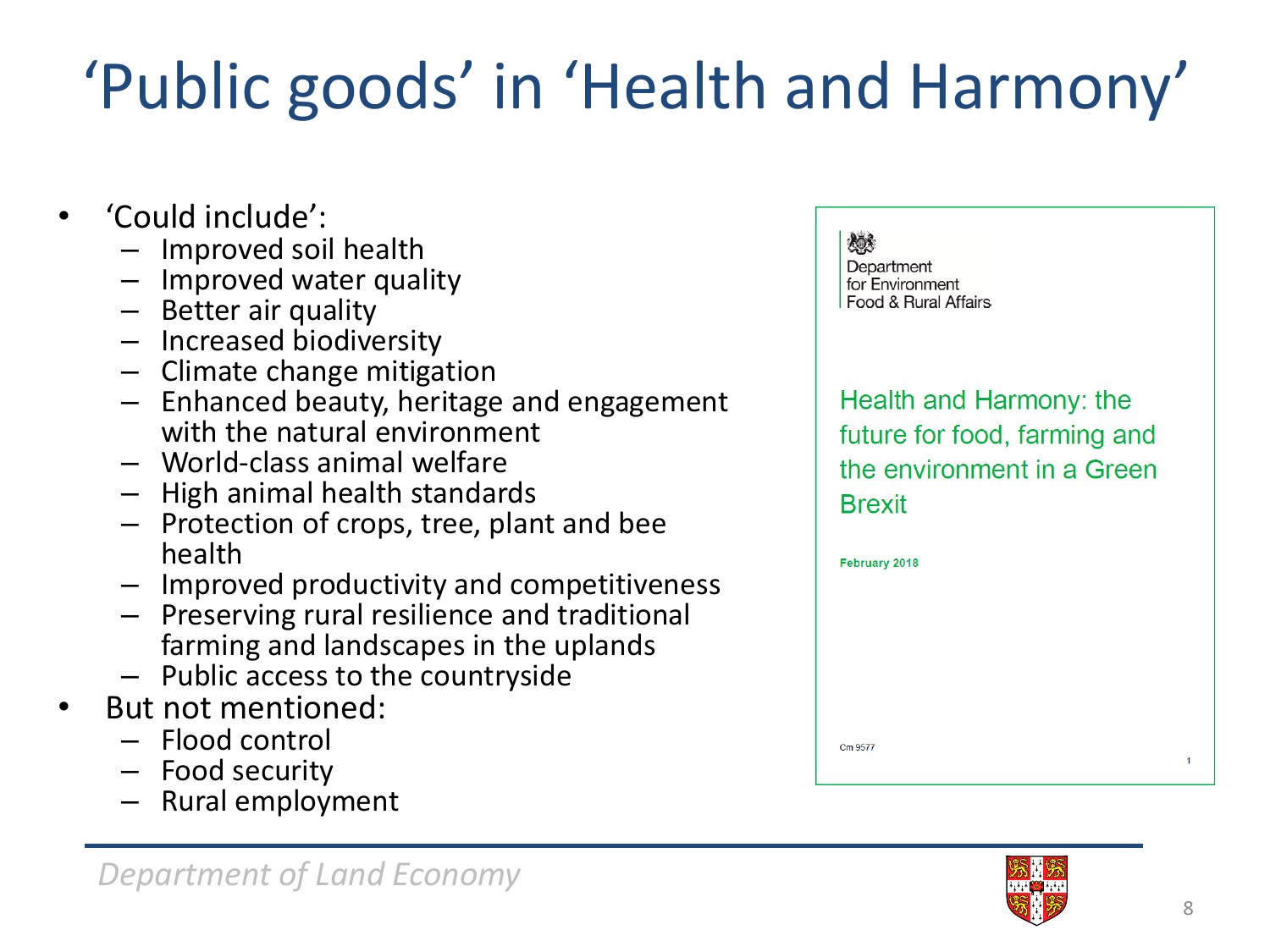The reference level of property rights



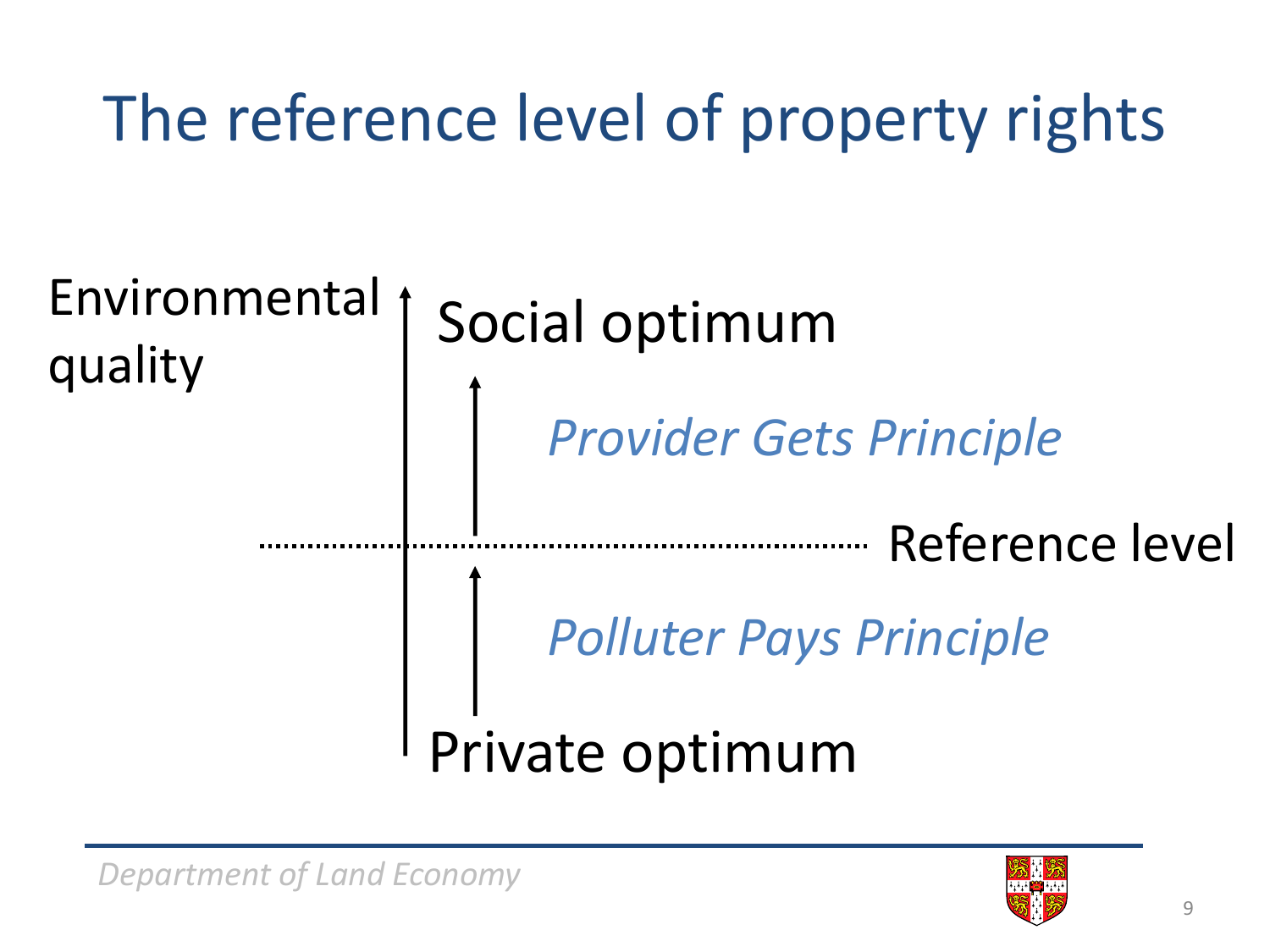#### 2. Priorities for places: an architecture of governance

- Different types and levels of information at different scales
	- Land holders: costs and opportunity costs
	- National government
	- Local preferences and knowledge
- Limits to valuation and capability to convey value information across scales
- Subsidiarity: devolving decisions to those most affected
- Re-emphasising deliberative dialogue
- Local Environmental Governance Organisations

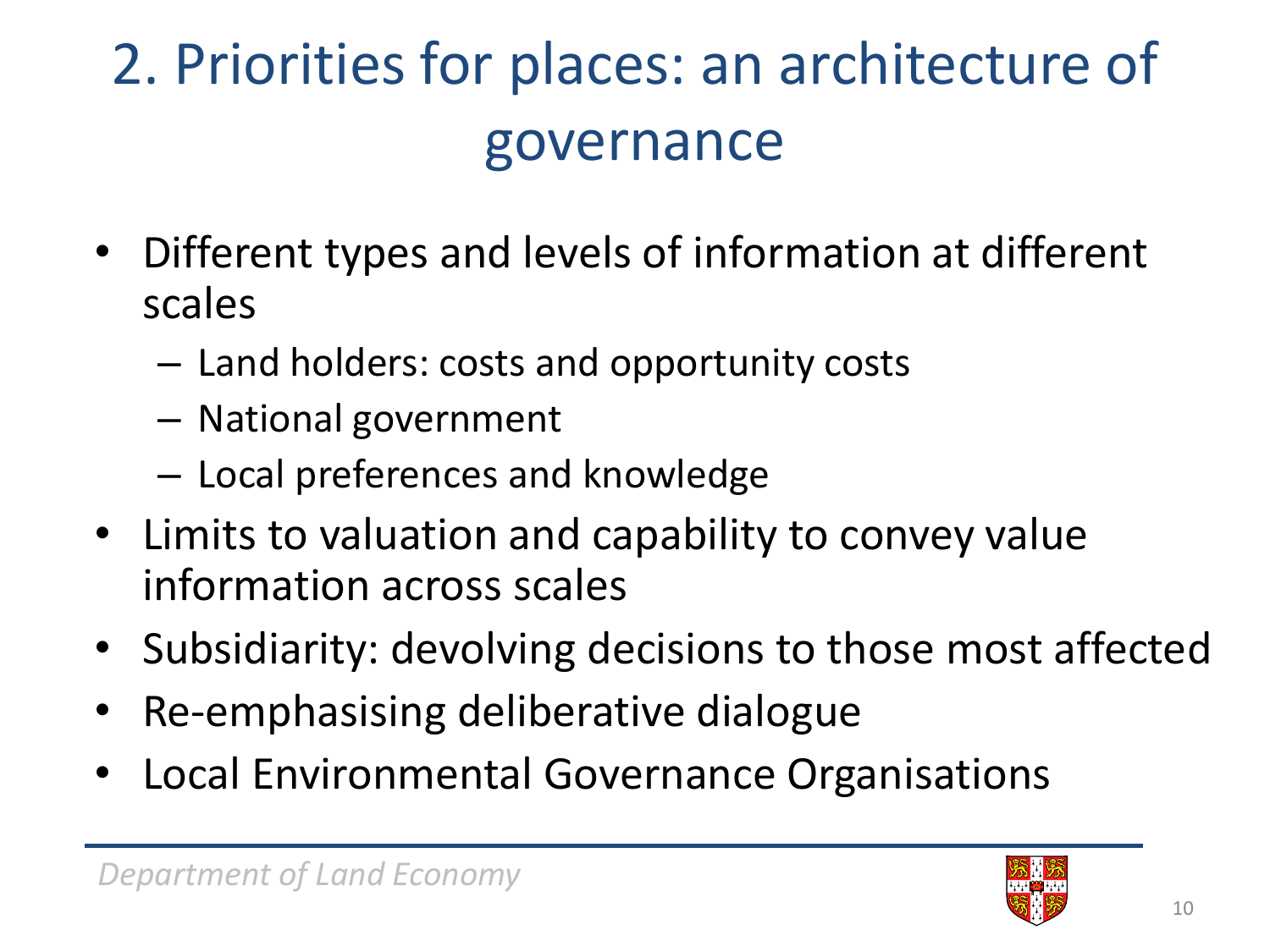#### An architecture of ecosystem governance



#### *Department of Land Economy*

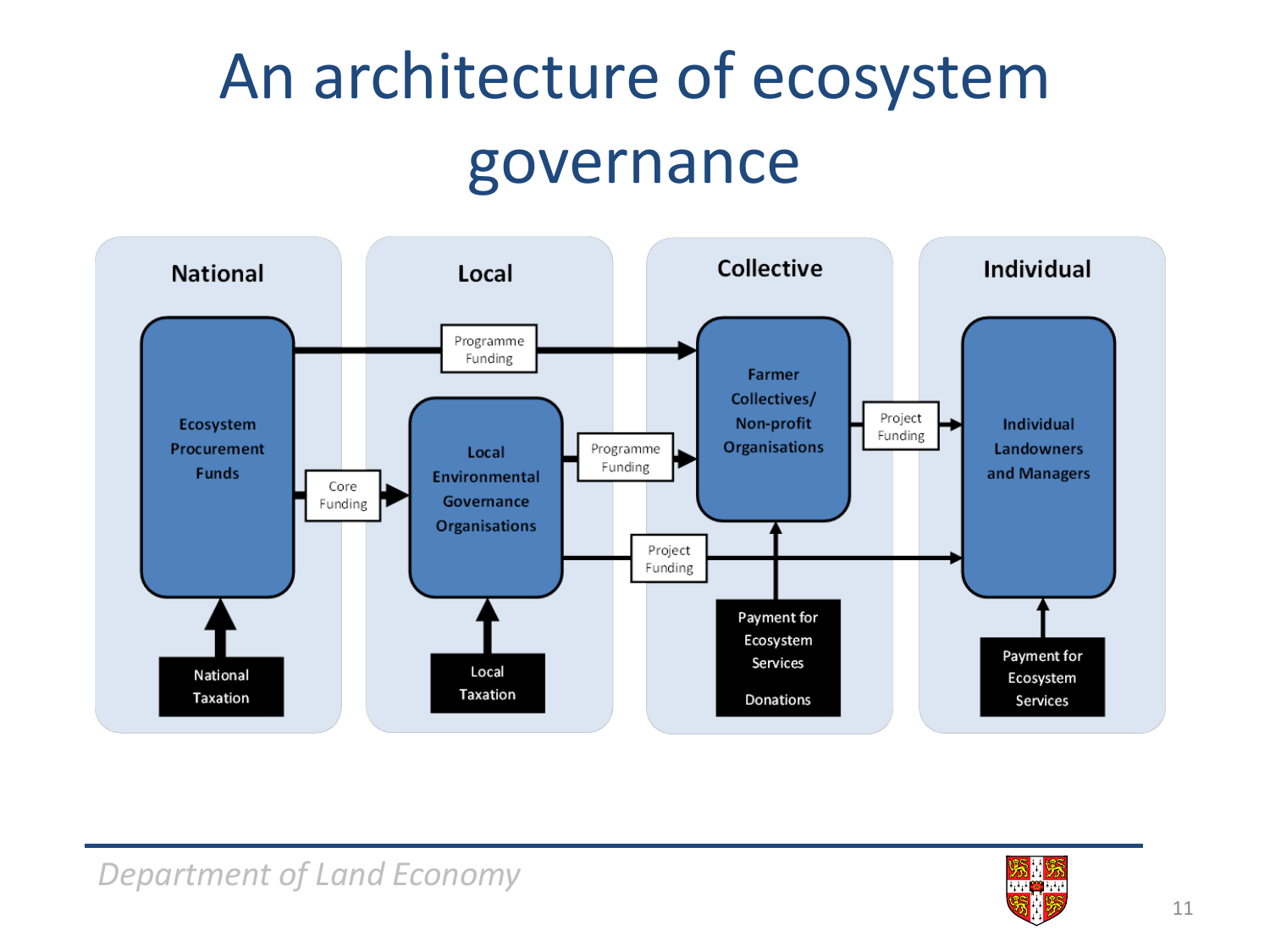Local Environmental Governance Organisations (LEGOs)

- Responsibility for ecosystem sustainability and ecosystem delivery at local level
- 'Owner' of the ecosystem: Social residual claimant
	- Acts as trustee for local community
	- Represents local values and ecosystem demands – Fills in gaps from national policy
- Administers local procurement fund

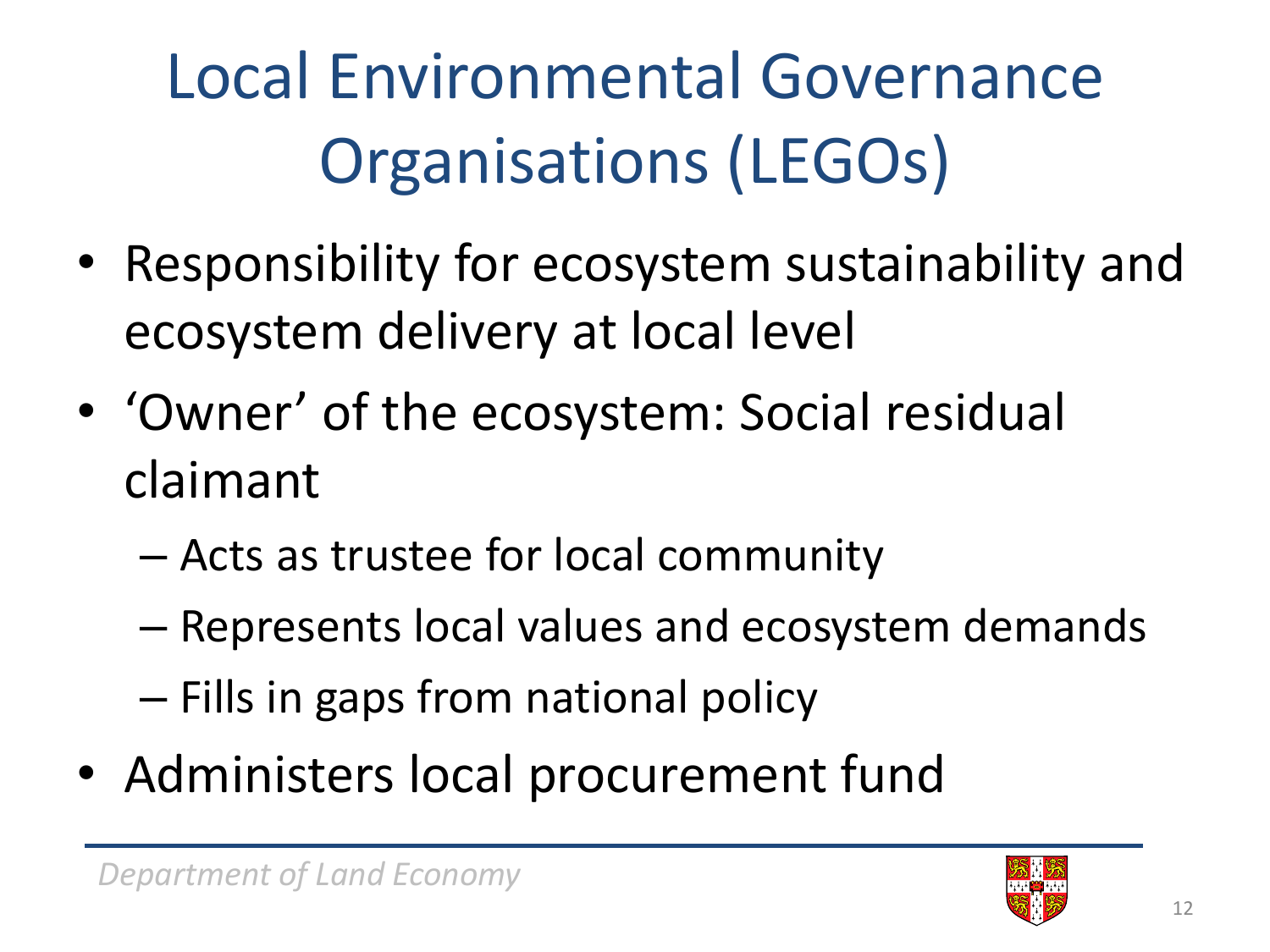# 3. Finding a price

- Not the social value of the public good output or income foregone
- Procurement approach: marginal cost of delivering outcome
- Land managers' bids include Willingness to Accept (cf US Conservation Reserve Program)
- This supports loss-making farming where needed to generate public benefit
- Incentives for co-ordination and partnership

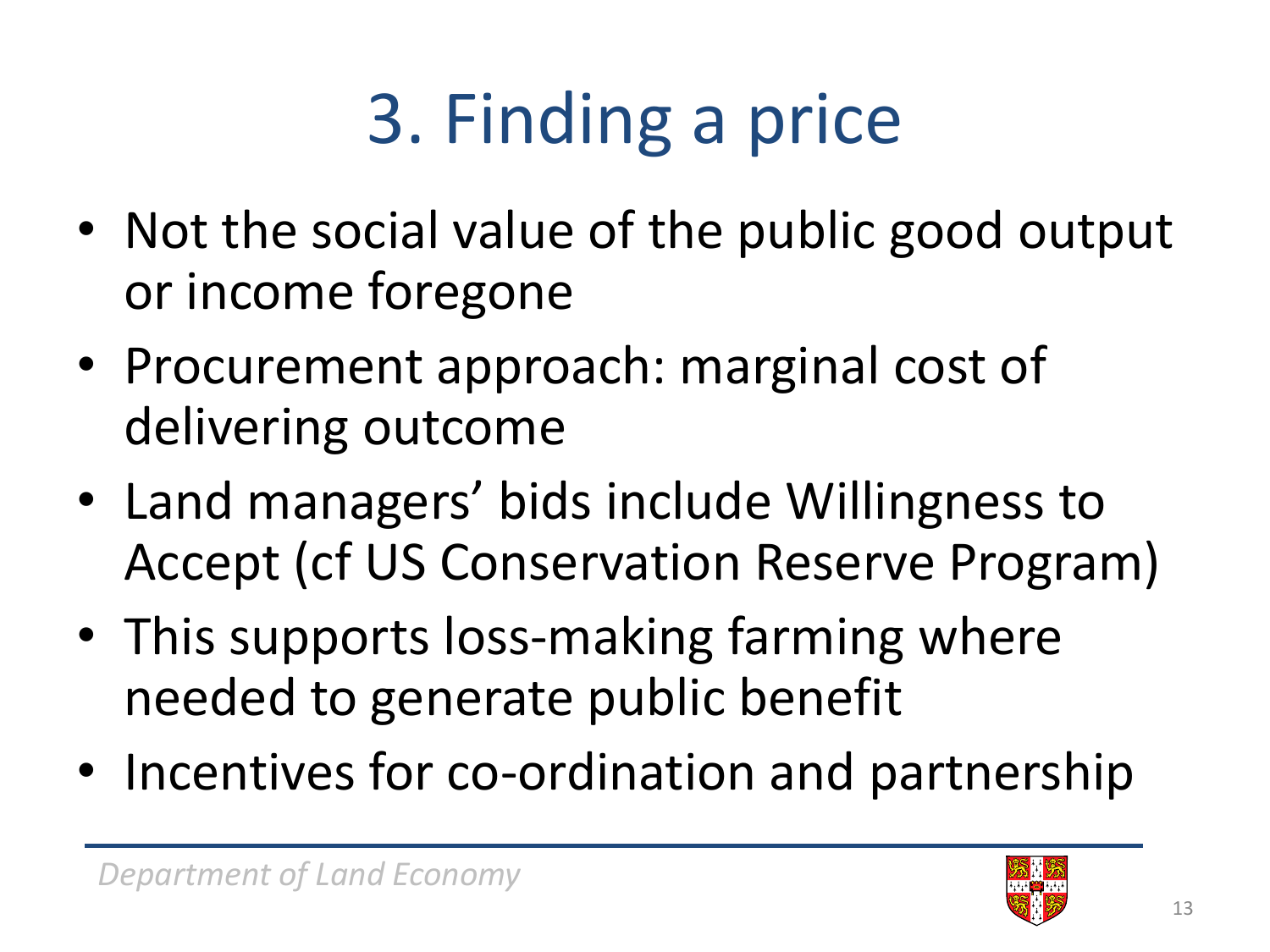#### Incentives to promote integration among sectors

- The centre cannot know best
	- Local physical, economic and social contexts
	- Direct costs and opportunity costs
	- Economies of scale and scope
	- Co-benefits in ecosystem delivery
- Land managers assemble portfolio of public and PES contracts for different services
- Competitive bidding at marginal cost of delivering additional outputs

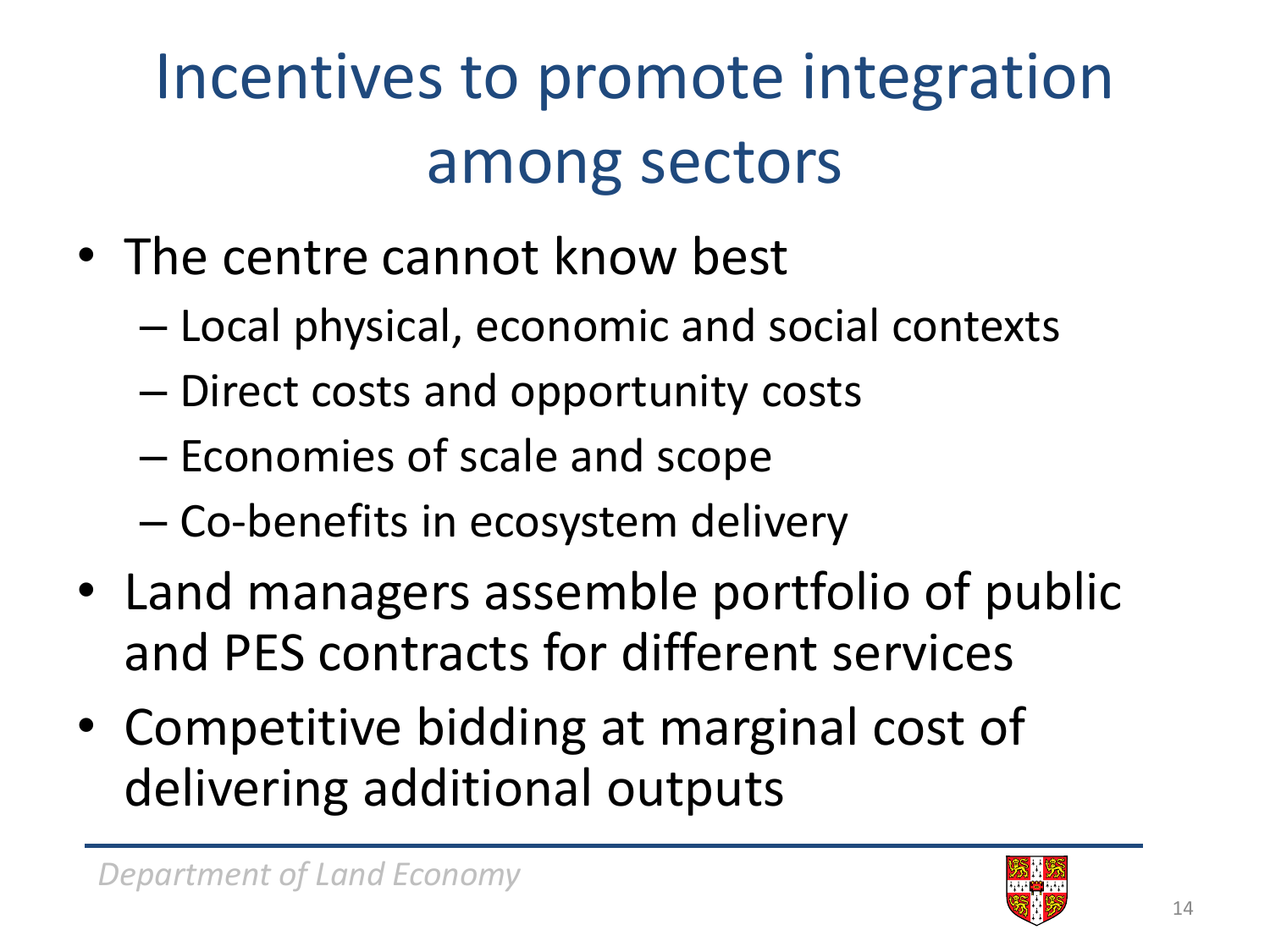### 4. Adaptive governance of socialecological system

- Uncertainty (ignorance) on outcomes from ecological and institutional interventions
- Reliance on natural and social capital (partnerships bringing entrepreneurship, skills, resources)
- Collaboration through formal contracts and trust
- Interventions as experiments: monitoring, assessment and feedback

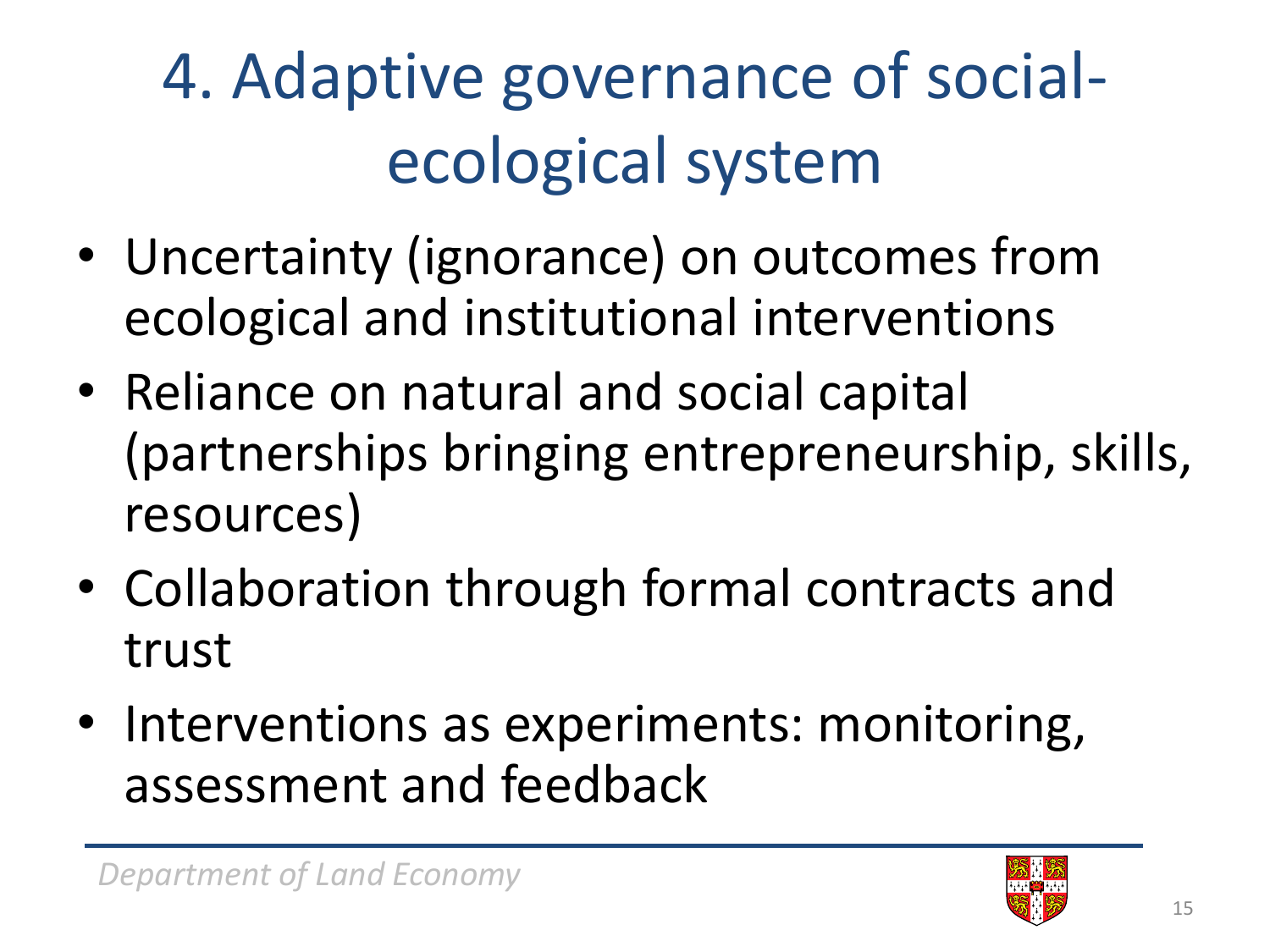## 5. Securing investments in capitals the longer term

- Short term planning in Pillar 2
- Fluctuations in agricultural returns
- Long term investment in ecological restoration
- Time taken to build partnerships/ social capital
- Need to secure institutional underpinning
	- Legally robust partnerships
	- Land ownership
	- Conservation covenants

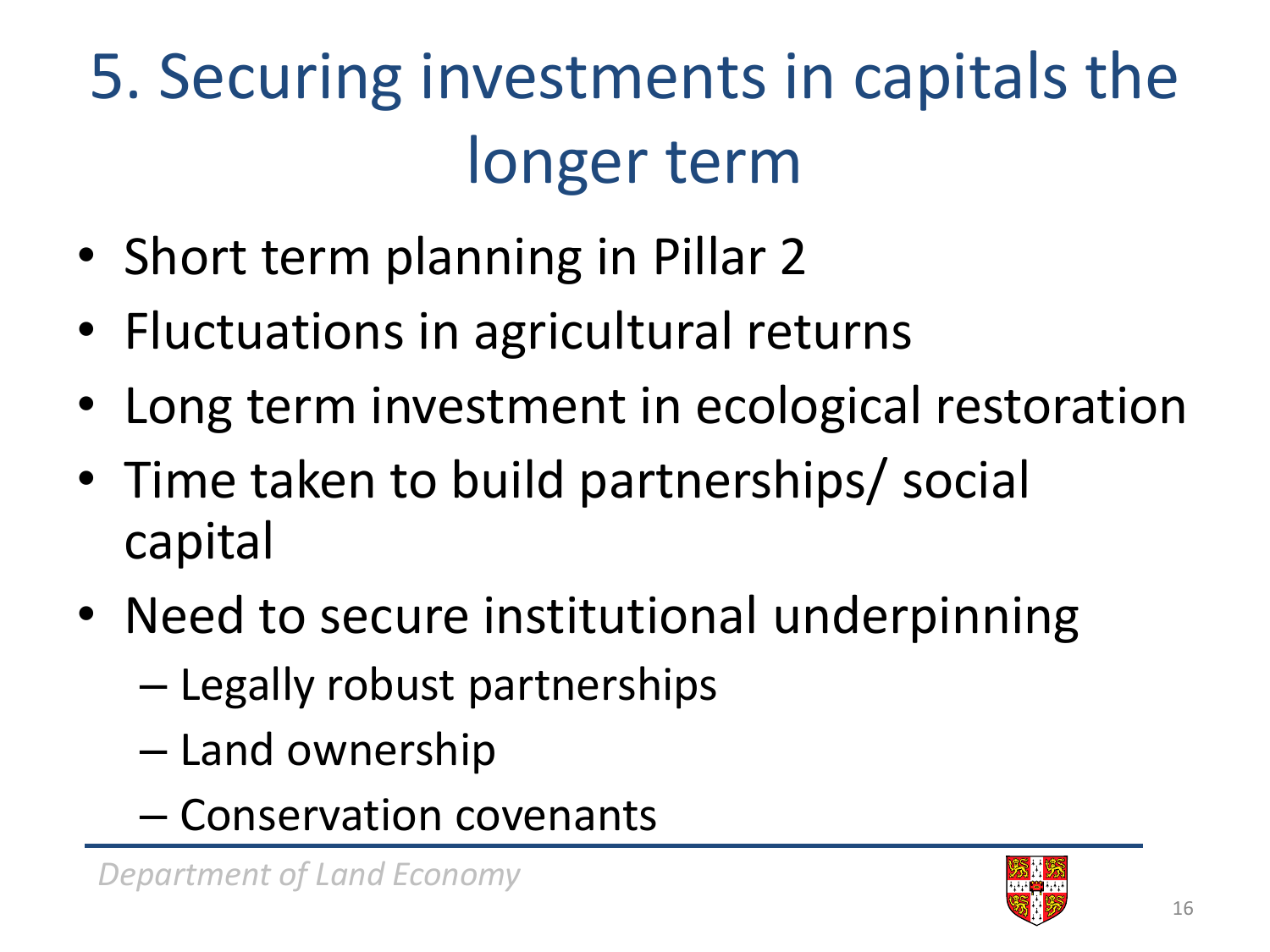## 6. Reconciling financial discipline and long term governance

- Short-term competitive projects for financial discipline, but:
	- Creates need for (new, artificial) targets (ex ante)
	- Success judged against those targets (ex post)
	- Transactions costs of regular competitive application
- Ecosystem restoration is long term with uncertain outcomes, need:
	- Freedom to allow ecological and social systems to develop
	- Time and opportunity to experiment, learn and respond
- Programme funding
	- Building longer-term relationships between funders and fundees
- Qualitative reviews of progress for accountability

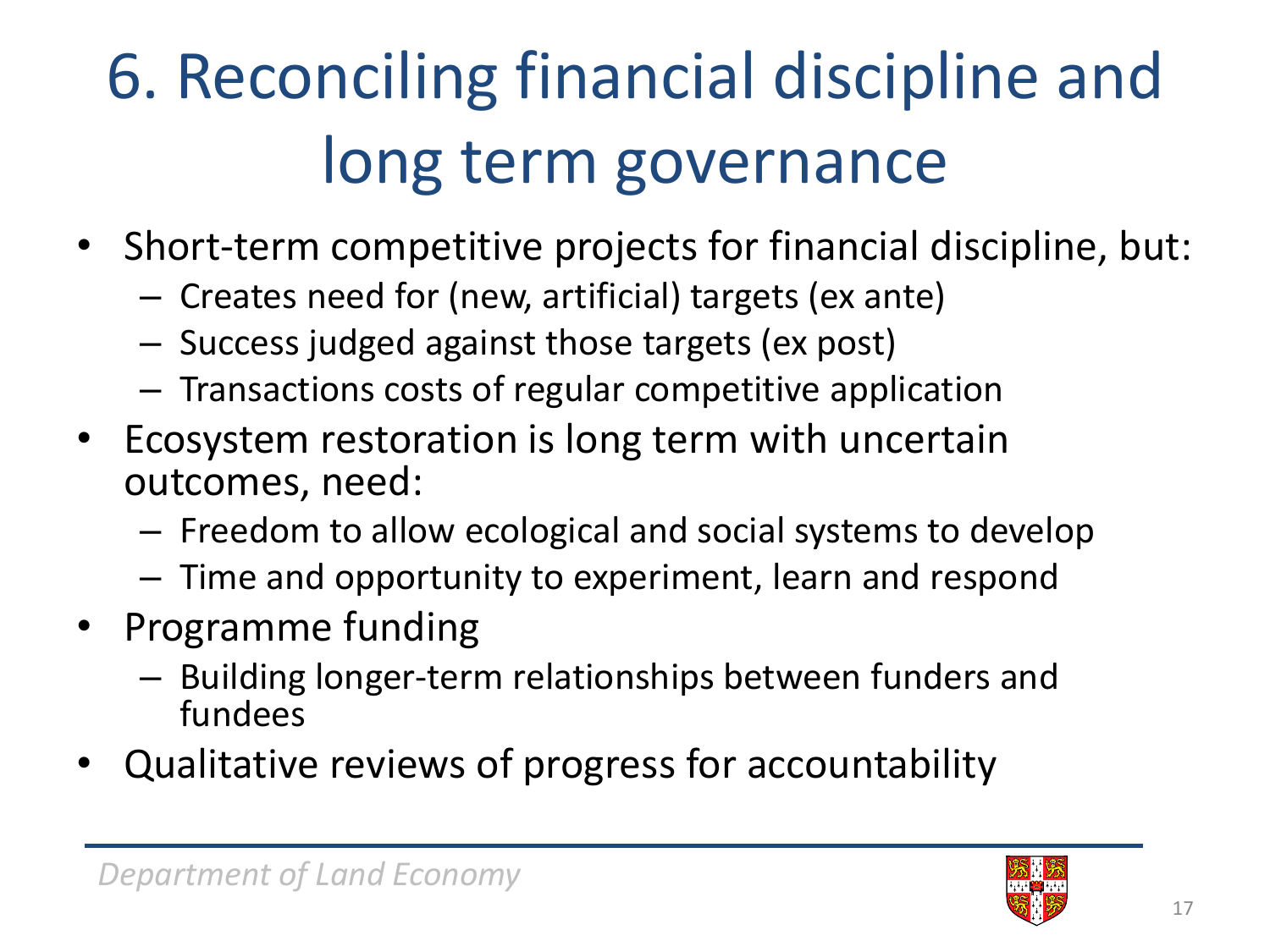#### Social rural land management system



*Department of Land Economy*

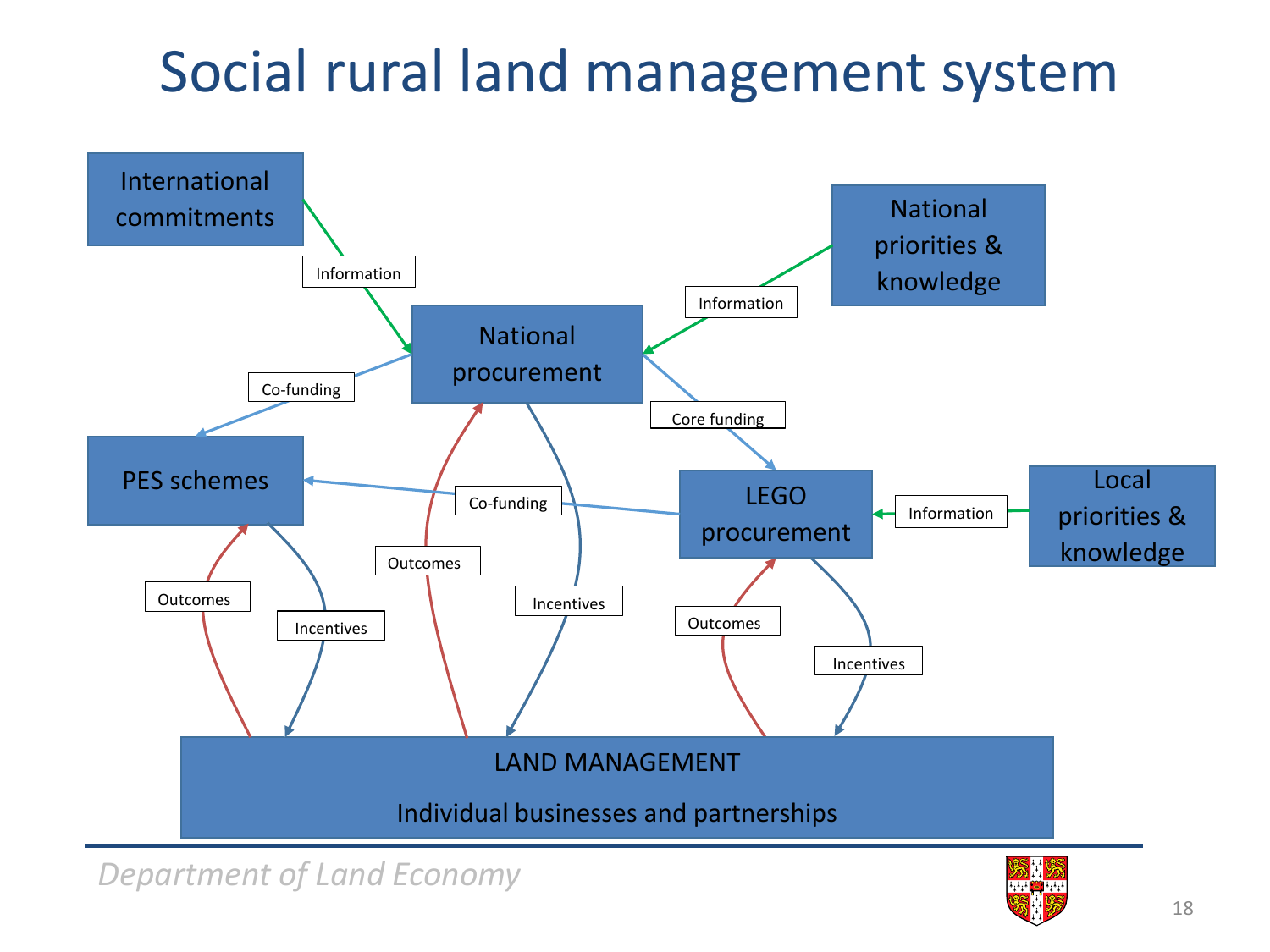## Implications

- Accept limits to centralised decisions: greater emphasis on governance structures to form and reveal values and implement plans
- Longer term funding programmes in support of natural and social capitals
- Judge performance by qualitative judgement rather than cost-effective metrics
- More research and development on governance approaches

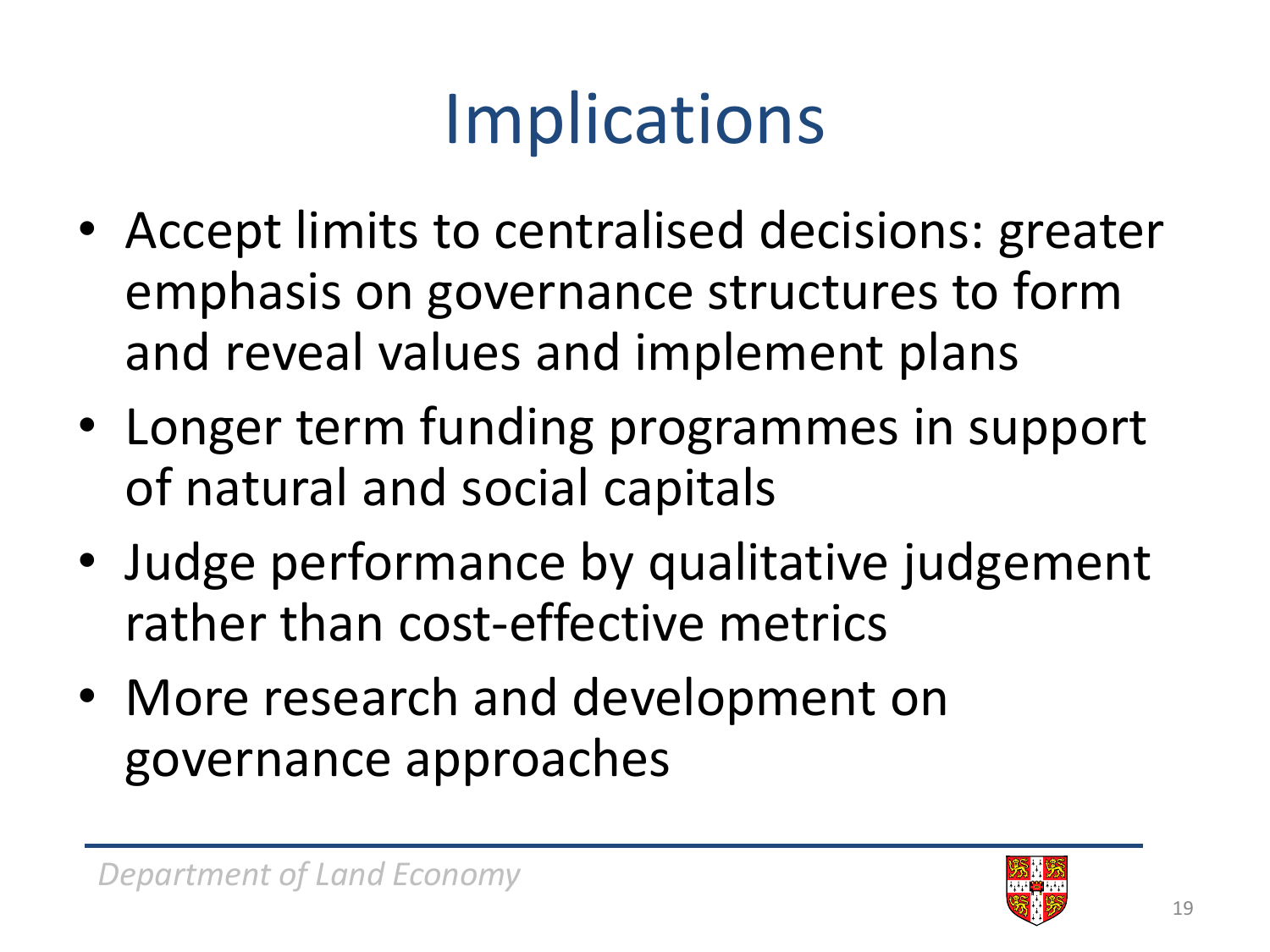### Further work

- Mapping and co-ordinating networks of local groups across different ES
- Refining competitive funding mechanisms for procurement at marginal cost
- Developing approaches to longer term programme funding and qualitative assessment
- Understanding potential and limits of PES schemes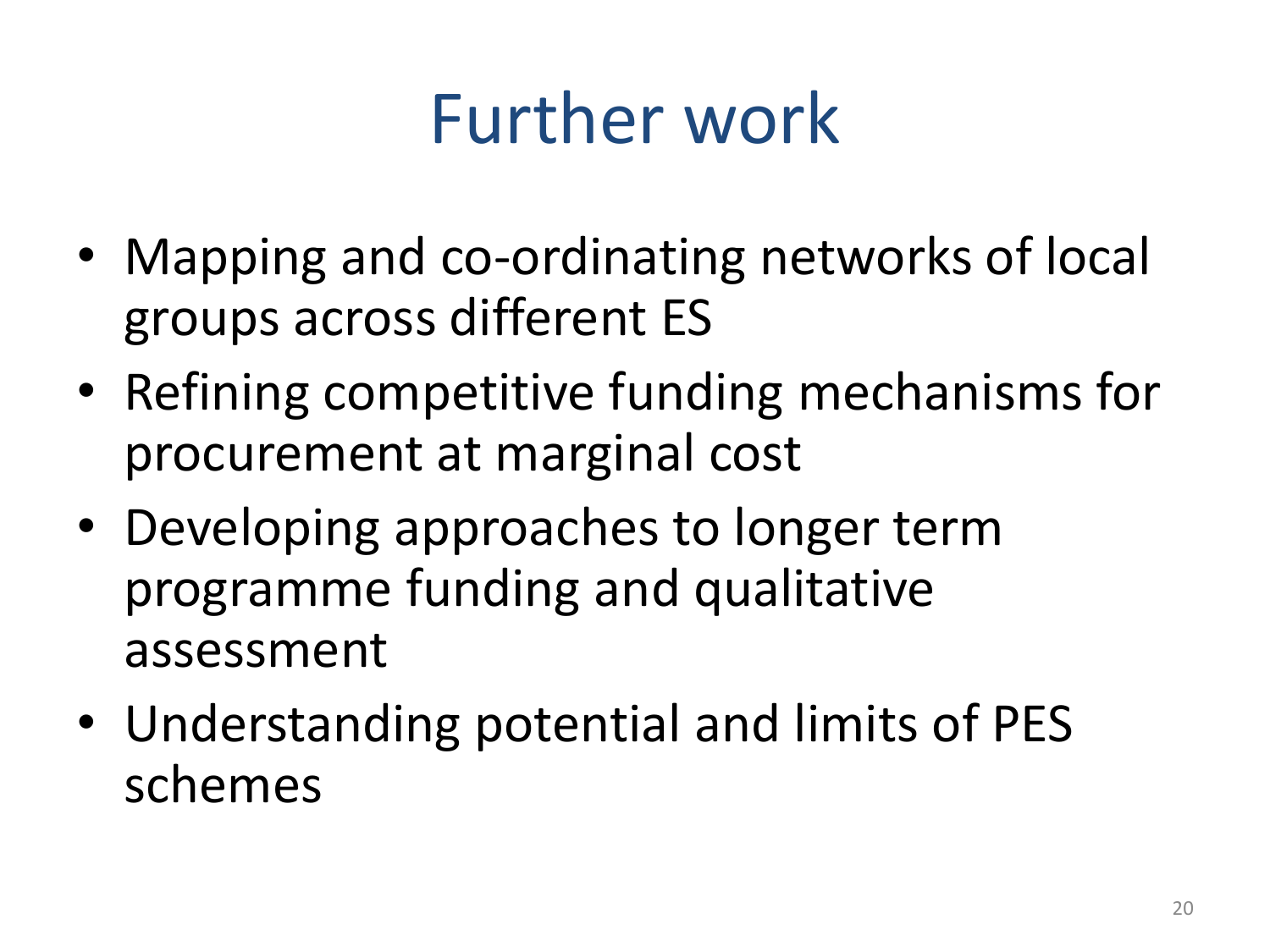## Conclusions

- Longer term vision but set vision and direction now
- Develop governance institutions over time
- Build on local stakeholder groupings
- Optimal intensity of governance depends on values and degree of competition over local natural capital